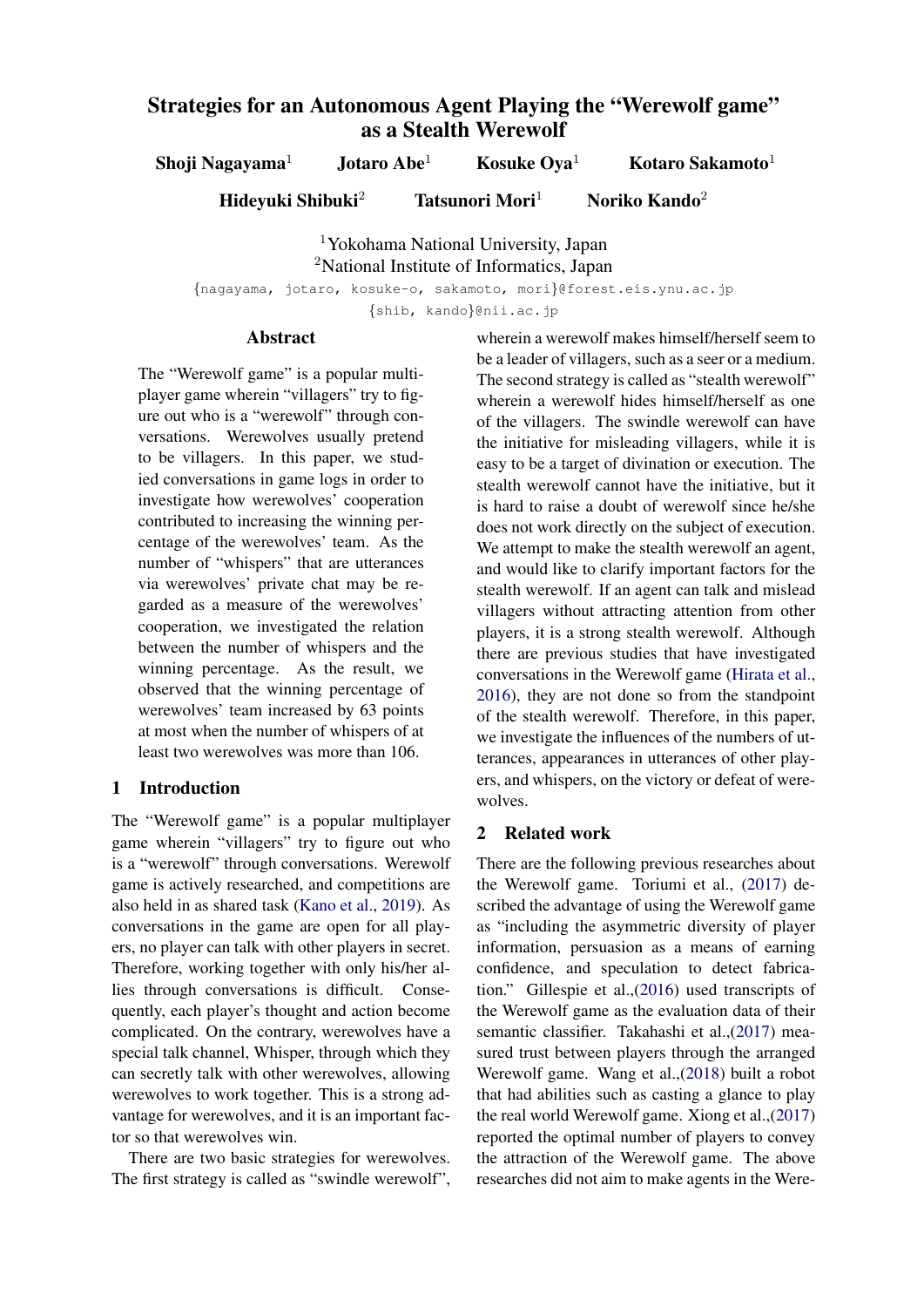Table 1: Number of data and players

| players | files | the number of role |      |       |        |          |         |            |
|---------|-------|--------------------|------|-------|--------|----------|---------|------------|
|         |       | villager           | seer | guard | medium | werewolf | possess | <b>NPC</b> |
|         | 89    |                    |      |       |        |          |         |            |
|         | 33    |                    |      |       |        |          |         |            |
| 16      | 309   |                    |      |       |        |          |         |            |
| sum     | 431   |                    |      |       |        |          |         |            |

wolf game. Nide et al.,(2017) attempted to make a agent using extended BDI model, and conducted a thought experiment. However, no empirical experiment was conduct. Nakamura et al.,(2016) reported that estimating player roles based multiple perspectives increased winning rate. Hirata et al.,(2016) made an agent using action probabilities based on game logs of werewolf BBS for behaving like human beings. Their algorithms are not specialized in werewolf agent. We aim to construct a strategy for the stealth werewolf.

### 3 Werewolf BBS

Werewolf BBS is a bulletin board system for the online Werewolf game. A game session is called as "a village", which comprises 10 to 16 characters, including a non-player character  $(NPC)^1$ . The game time synchronized with the real -world time, and it takes approximately a week to play a game. Each player can have up to 20 utterances per day. The non-verbal communication information is not allowed. As werewolves have a special talk channel, Whisper, they can discuss their strategy, for example, as to who takes charge of the swindle werewolf or the stealth werewolf.

In this study, we collected game logs from "Werewolf BBS: G villages" for analysis using Python library, Beautiful Soup<sup>2</sup>. We collected villages that included three werewolves, indicating that the number of villagers is 13 to 16, and of which players did not drop out, except execution or attack<sup>3</sup>. A village was collected as a file. Table 1 lists the number of collected files and the number of game roles in each village. There were no villages with 13 players that met the collection condition described above, and the total number of the files was 431 (243 MB). Although every file includes a prologue involving idle talk before the game roles are assigned to players, the prologue was excluded for analysis. The average number of

utterances per file after excluding a prologue was 70.7.

# 4 Influence of utterances and appearances

Strong stealth werewolf talks into misleading villagers without attracting attention from other players. As judging whether an utterance can lead to misleading is difficult, we used the following two measures for attracting appearances.

The first measure is the number of utterances indicating how many times a player talks, because we considered that players with a lot of utterances were conspicuous. The second measure is the number of appearances indicating how many times a player comes up in utterances of other players, because we considered that it indicates how he/she attracts attention from other players. The more the number of utterances and appearances are, the more attention will be drawn.

Using decision trees, we analyzed how the numbers of utterances and appearances per player affected the winning percentage of werewolves. For making a decision tree of utterances, we used 16 character roles as attributes, the total numbers of utterances in a game as attribute values, and victory or defeat of werewolves as classes. The decision tree of appearance was made in the same manner. If a role such as werewolf or villager was assigned to two or more players, it was distinguished by the rank in the descending order of the number of utterances or appearances. If the number of players in a game was fewer than 16, we add dummy villagers to make up for the shortage. The utterance number of dummy villagers and the appearance number of those are assumed to be zero. We used the Python libraries scikitlearn<sup>4</sup> and dtreeviz<sup>5</sup> for making and showing decision trees, respectively. Figures 1 and 2 show the decision trees of utterances and appearances, respectively. Bifurcation occurs depending on a certain threshold for the number of utterances and ap-

<sup>&</sup>lt;sup>1</sup>The number of actual players is 9 to 15.

<sup>2</sup> https://github.com/waylan/beautifulsoup

<sup>&</sup>lt;sup>3</sup>Players who does not talk at least once a day are forcibly dropped out. Besides, players can stop playing the game of their own accord.

<sup>4</sup> https://github.com/scikit-learn/scikit-learn

<sup>&</sup>lt;sup>5</sup>https: // github.com/parrt/dtreeviz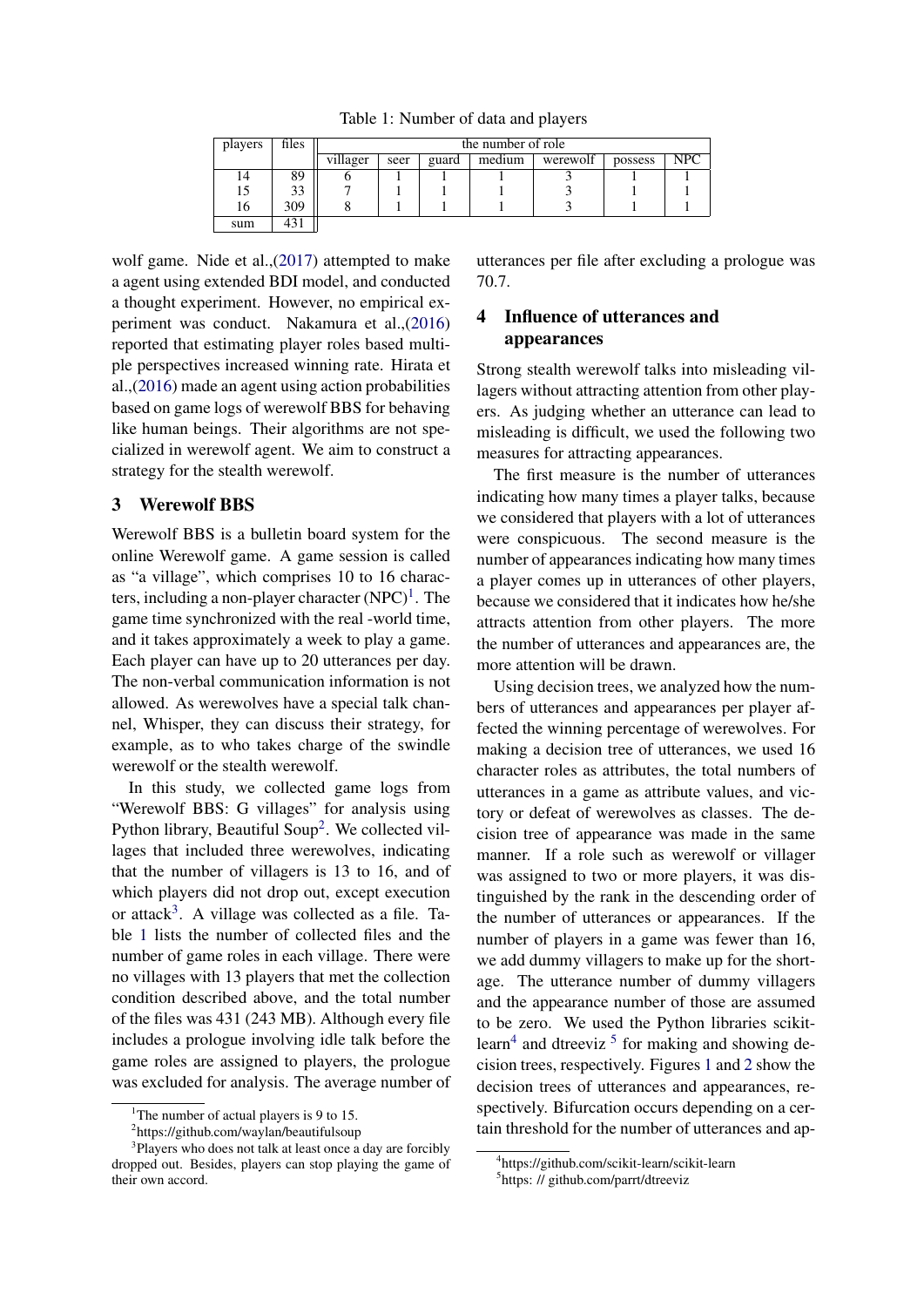

Figure 1: Decision tree based on the number of utterances

pearances. This corresponds to the case where the value of the right branch is greater than or equal to the threshold, and the case where the value of the left branch is less than the threshold. In the figures, "Winning percentage" represents the winning percentage of werewolves, and "Number of villages" represents the number of applicable villages. Each of leaves displays the winning percentage of werewolves and the number of applicable villages at the condition. From Figure 1, if the utterance number of the werewolf with the most utterances is 100.5 or more and the utterance number of seers is less than 80.5, the winning percentage of the werewolf teams is as high as 74 points across 191 villages.

Looking at Figure 1, it can be confirmed that the first branch is made by the utterance number of werewolves; thus, the victory or defeat branches depending on the utterance number of werewolves. There is also the utterance number of werewolves at the second branch, and if the utterance number of werewolves is less than a certain number, the winning percentage of the werewolves reduces. The winning percentage of werewolves at this time is at least 9 percent. If the utterance number of werewolves with the most utterance is more than the threshold and the number of utterance of the seer is fewer than the threshold, the winning percentage was increased from 9 to 74 points.

From Figure 2, the appearance number of villager with the fourth most appearances is the first branch, and the appearance number of seers is the second branch. It seems to be the subject of conversation, whether the particular villager is suspected of being a werewolf or whether the seer is real. Especially, it can be confirmed that if the appearance number of seer is low, the winning per-



Figure 2: Decision tree based on the number of appearances

centage of werewolves increases. However, the number of appearances of werewolves does not appear as a factor of victory or defeat, and it is difficult to reflect this knowledge on the specific tactics of werewolves.

Based on the above, we consider a method of manipulating the number of utterances of a specific player, centering on the utterance number of werewolves involved in victory or defeat. Especially when the werewolf manipulates the number of utterances of a specific player, it is necessary to cooperate well with other werewolves so that the operation does not suffer. The details of such a werewolf collaboration are explained in Section 5. The number of appearances is not as good as expected, and the effect of the number of appearances of werewolves on victory or defeat is not so great. In particular, when reducing the number of appearances, unlike the number of utterances, it cannot be controlled even if it is excluded from the game by execution or attack. For this reason, we will consider methods for estimating roles in which werewolves utter so as not to raise, the number of their appearance in utterance of other players.

### 5 Influence of whispers

One of the unique abilities of a werewolf that cannot be found in other roles is the "whisper" described in Section 3. Using "whisper" makes it possible for the werewolves to cooperate secretly, which can have a big influence on victory. For example, as described in Section 4, manipulating the utterance number of a specific player as a method called "asking" that affects victory or defeat is possible. "Asking" increases the utterance number of a specific player intentionally by seeking a response by speaking to a specific player. However,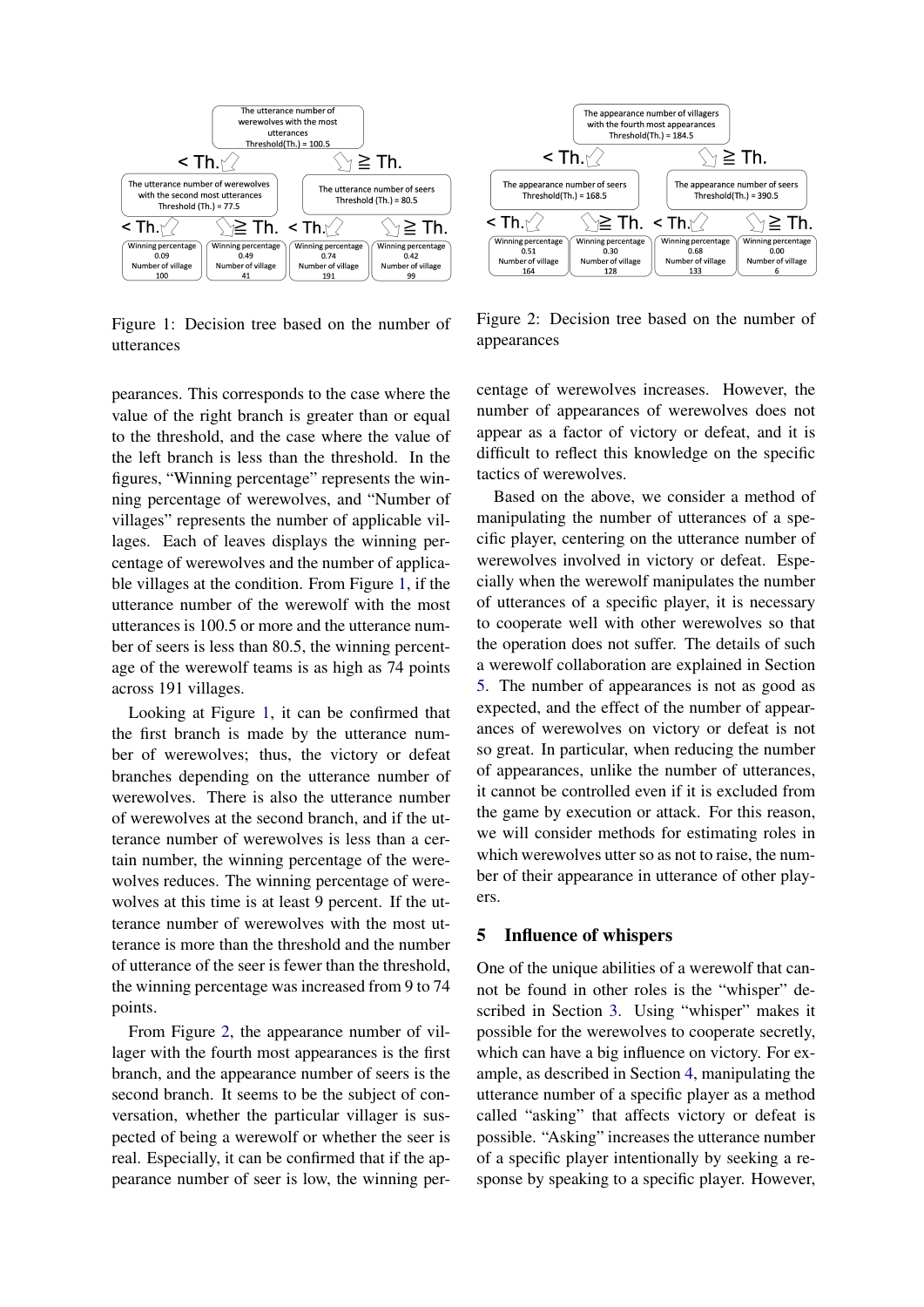as the number of utterances that a player can make per day is limited, controlling the number of utterances of all players alone is difficult. If our role is that of a werewolf, we may ask another werewolf who has sufficient room of utterances to use "asking" through whispers. The utterance number of specific players can be controlled such that the werewolf teams is advantageous. We investigated how the number of werewolves' whispers affects victory or defeat by making a decision tree. The decision tree for whispers was made in the same manner as that mentioned in Section 4. For making a decision tree of whispers, we used three werewolf players as attributes, the total numbers of whispers in a game as attribute values, and the victory or defeat of werewolves as classes.

In Figure 3, increasing the number of whispers does not simply means that the werewolves are cooperated well. For example, when a werewolf asks questions or proposes a strategy, another werewolf will not always get on his proposal. To get his proposal accepted, persuading through dialogue is necessary, which is the essence of the Werewolf game. In a dialogue, a response from another werewolf maybe expected for the utterance of a werewolf. If there is not much difference in the number of whispers of each werewolf, we may infer that the dialogue has been established. Therefore, we assume that the number of whispers among the werewolves is considerable, and the strategy and situation are well discussed and coordinated, if there is no difference in the whisper number of each werewolf.

From Figure 3, the first branch shows the winning percentage of werewolves is higher when the number of whispers is larger throughout the game. In the second right branch, the value of threshold is the number of whispers posted by the second most whispering werewolf. That means the winning percentage of werewolves is higher when two werewolves establish the dialogues frequently. Specifically, the winning percentage of werewolves is high at 67 percent when both the first branch and the second branch are above the threshold. The winning percentage increases by 63 points compared to the case where the first branch and the second branch are both below the threshold. However, this analysis does not evaluate the difference in the number of whispers from the viewpoint of the degree of cooperation between the werewolves, owing to which another



Figure 3: Decision tree based on the number of whispers

process is required. In addition, as the total of file size is only 40 MB, the number of villages used for analysis must be increased. However, when including villages where there are not more than three werewolves in the analysis, normalization is required because the number of roles and adopted roles set does not correspond to our current data set. In other words, investigating normalization conditions that do not depend on the number of werewolves and roles set is the immediate challenge.

### 6 Conclusion

In this paper, we analyzed 431 game logs of Werewolf BBS focusing on the "stealth werewolf", and confirmed that the winning percentage of werewolves increased by 65 points at most when the number of werewolf utterances was very frequent. We also confirmed that the winning percentage of werewolves increased by 63 points at most when the number of whispers was very frequent. In the future, we intend to proceed with research considering the content of utterances and whispers.

### Acknowledgments

The research funded for / supported by the open collaborative research program at National Institute of Informatics (NII) Japan (FY2018).

#### References

- Kellen Gillespie, Michael W. Floyd, Matthew Molineaux, Swaroop S. Vattam, and David W. Aha. 2016. Semantic Classification of Utterances in a Language-Driven Game. In *Communications in Computer and Information Science*, pages 116–129.
- Yuya Hirata, Michimasa Inaba, Kenichi Takahashi, Fujio Toriumi, Hirotaka Osawa, Daisuke Katagami, and Kosuke Shinoda. 2016. Werewolf Game Modeling using Action Probabilities based on Play Log Analysis. In *9th International Conference on Computers and Games*, pages 103–114.